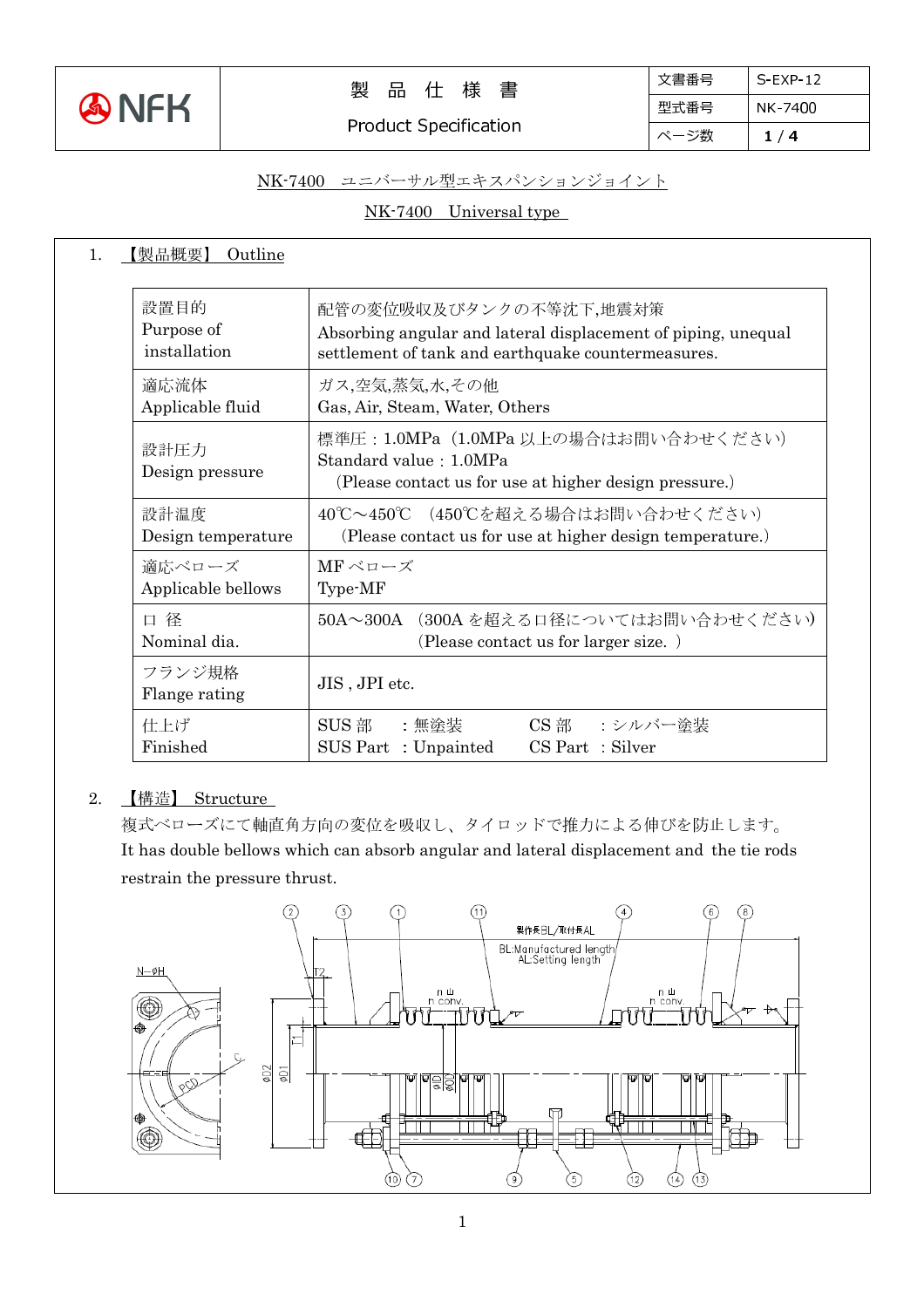

# 製 品 仕 様 書

Product Specification

| 文書番号 | $S$ FXP-12 |
|------|------------|
| 型式番号 | NK-7400    |
| ページ数 | 2/4        |

## NK-7400 ユニバーサル型エキスパンションジョイント

### NK-7400 Universal type

## 3. 【部品】 Parts

| No.            | 部品名 Parts name             | 材質 Material                    |
|----------------|----------------------------|--------------------------------|
| $\mathbf{1}$   | ベローズ Bellows               | SUS304, SUS316L, etc.          |
| $\overline{2}$ | フランジ Flange                | SUSF304, SUSF316L, SS400, etc. |
| 3              | パイプ Pipe                   | SUS304, SUS316L, SGP, etc.     |
| $\overline{4}$ | 中間パイプ Intermediate pipe    | SUS304, SUS316L, SGP, etc.     |
| 5              | 中間ホルダー Intermediate holder | SUS304, SS400                  |
| 6              | コントロールリング Equalizing ring  | FC200, etc.                    |
| 7              | ガイドフランジ Guide flange       | SUS304, SS400                  |
| 8              | 補強リブ Rib                   | SUS304, SS400                  |
| 9              | ストッパー Stopper              | SUS304, SS400                  |
| 10             | 球面座金 Spherical washer      | SUS304, SS400                  |
| 11             | ネックリング Ring                | SUS304, SS400                  |
| 12             | ホルダー Holder                | SUS304, SS400                  |
| 13             | セットボルト Shipping bolt       | <b>SS400</b>                   |
| 14             | タイロッド Tie rod              | SUS304, SS400                  |

SUS : Stainless steel / SS400 : Carbon steel

SGP: Steel gas pipe / FC: Ferrum Casting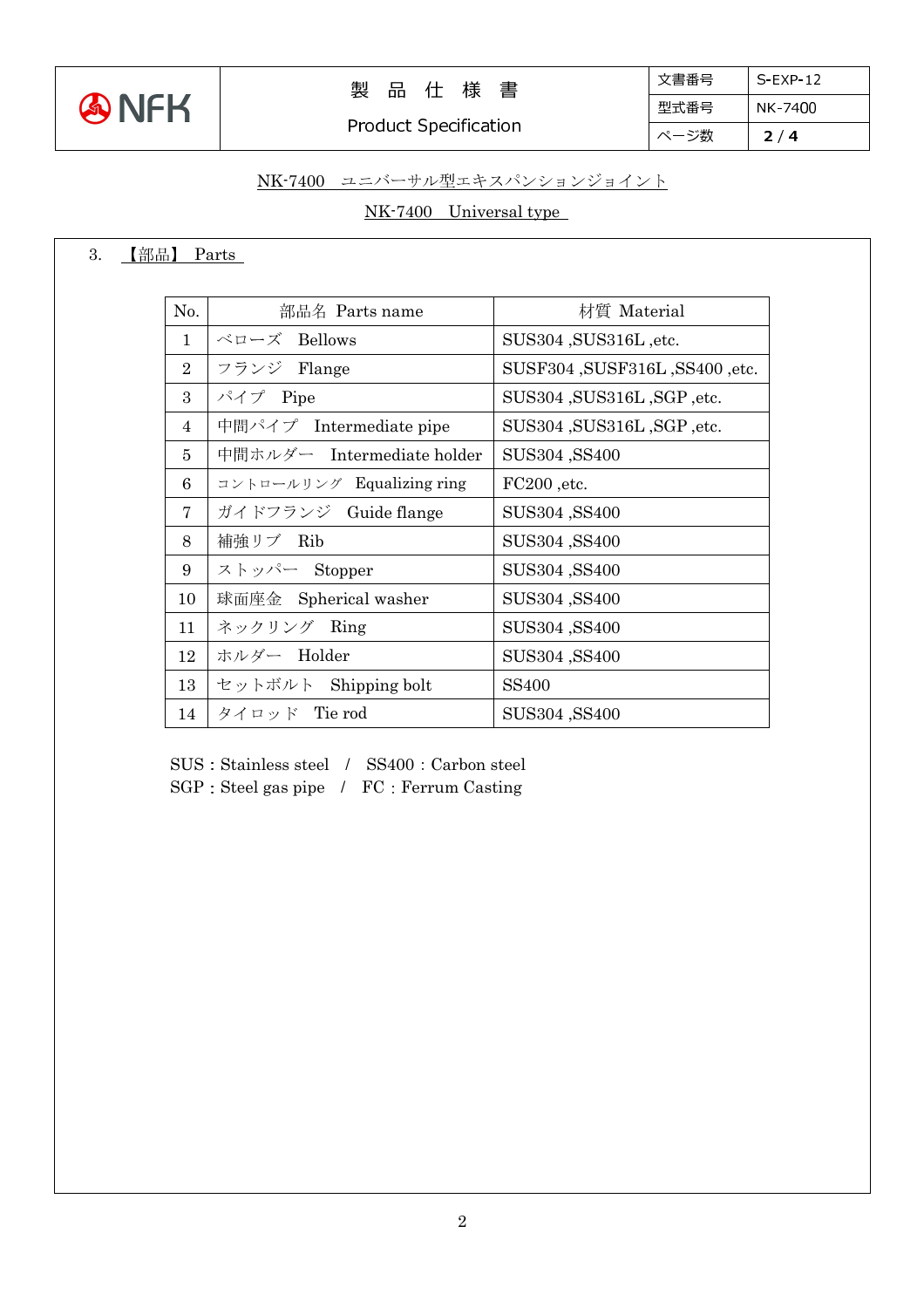

## 製 品 仕 様 書

## NK-7400 ユニバーサル型エキスパンションジョイント

## NK-7400 Universal type

#### 4. 【変位量に対する全長】

Total length for displacement.

| 口径<br>Nominal dia. |                | 変位量 Displacement (mm)      |      |      |      |
|--------------------|----------------|----------------------------|------|------|------|
|                    |                | 50                         | 100  | 150  | 200  |
| A                  | B              | 全長と山数<br>Total length (mm) |      |      |      |
| 50A                | $\overline{2}$ | 700                        | 850  | 1100 | 1300 |
| 65A                | $2 - 1/2$      | 750                        | 950  | 1250 | 1500 |
| 80A                | 3              | 950                        | 1250 | 1700 | 2100 |
| 100A               | $\overline{4}$ | 950                        | 1250 | 1650 | 2050 |
| 125A               | 5              | 850                        | 1100 | 1350 | 1600 |
| 150A               | 6              | 900                        | 1150 | 1450 | 1800 |
| 200A               | 8              | 1000                       | 1300 | 1700 | 2100 |
| 250A               | 10             | 1050                       | 1350 | 1700 | 2050 |
| 300A               | 12             | 1100                       | 1450 | 1850 | 2250 |

\* 圧力 1.0MPa ,温度 40℃ にて算出 Calculated under the conditions of pressure 1.0MPa and temperature 40 ° C.

\* 本表は、参考値となっています The value in this table is just for reference.

## 5. 【検査】 Inspection

外観・寸法検査 Visual and measurement test 浸透探傷検査 Penetrant test